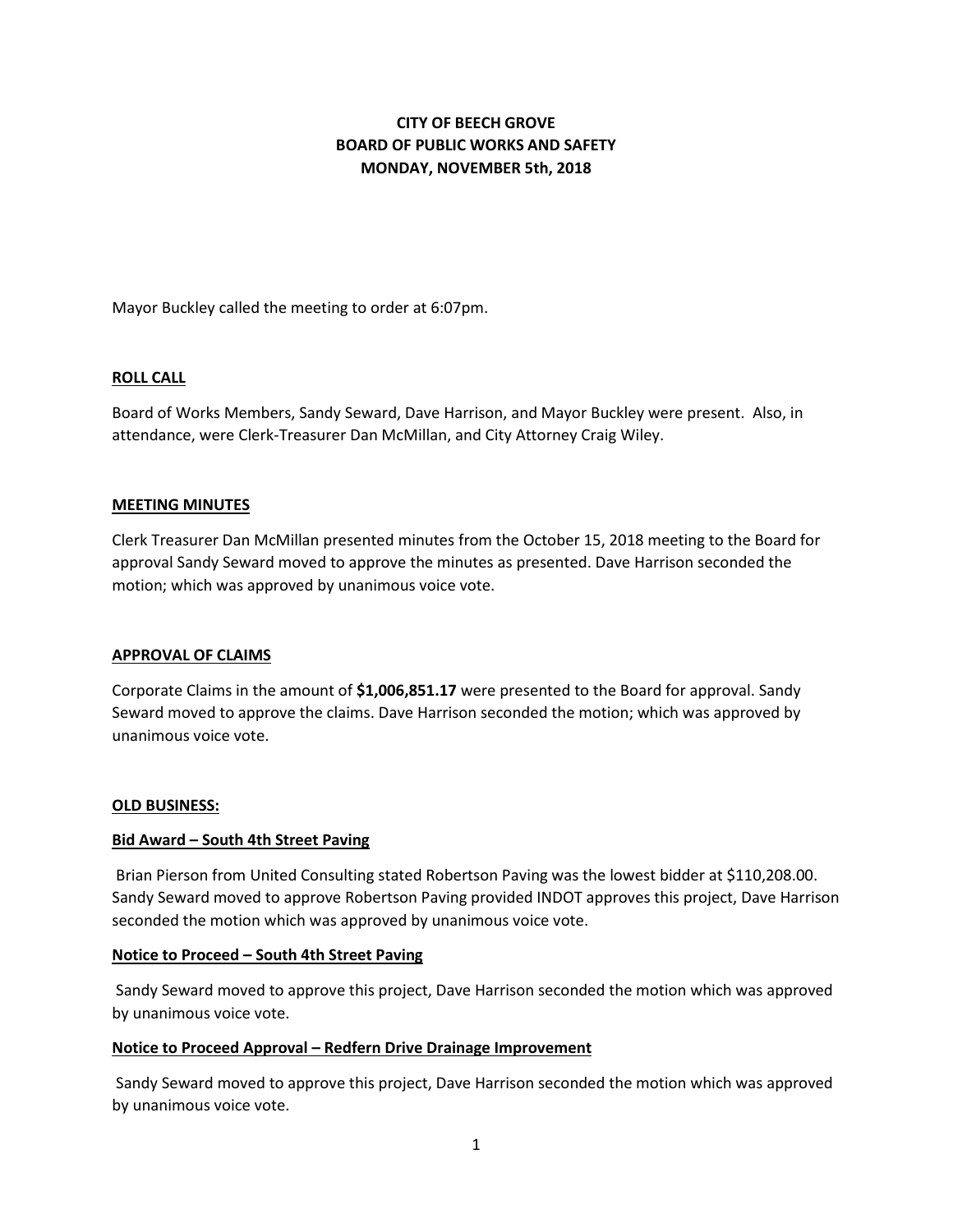## **NEW BUSINESS:**

## **Request to Hire Police Officer**

Clerk Treasurer Dan McMillan stated there is not money in the budget for this new hire. Sandy Seward moved to approve the hiring subject to monies being available, Dave Harrison seconded the motion which was approved by unanimous voice vote.

## **Greenway R/W Engineering**

Crossroad Engineers -Sandy Seward moved to approve the project, Dave Harrison seconded the motion which was approved by unanimous voice vote.

## **Environmental Restriction Covenant DPW**

Sandy Seward moved to approve the restriction covenant, Dave Harrison seconded the motion which was approved by unanimous voice vote.

## **INDOT LPA Agreement for Arlington Roundabout DPW**

Sandy Seward moved to approve this agreement, Dave Harrison seconded the motion which was approved by unanimous voice vote.

## **Request to Hire Part -time – DPW**

Sandy Seward moved to approve a new hire, Dave Harrison seconded the motion which was approved by unanimous voice vote.

## **Request to Purchase 2 Vehicles – DPW**

Sandy Seward moved to approve the purchase of new vehicles. Dave Harrison seconded the motion which was approved by unanimous voice vote.

## **Request to Surplus Equipment – City Hall**

Sandy Seward moved to approve the surplus of digital city equipment. Dave Harrison seconded the motion which was approved by unanimous voice vote.

## **Waiver of Resolution Churchman Roundabout Project**

Sandy Seward moved to approve the resolution, Dave Harrison seconded the motion which was approved by unanimous voice vote.

# **Public Disclosure – BGPD Roof**

For information only.

Patronicity